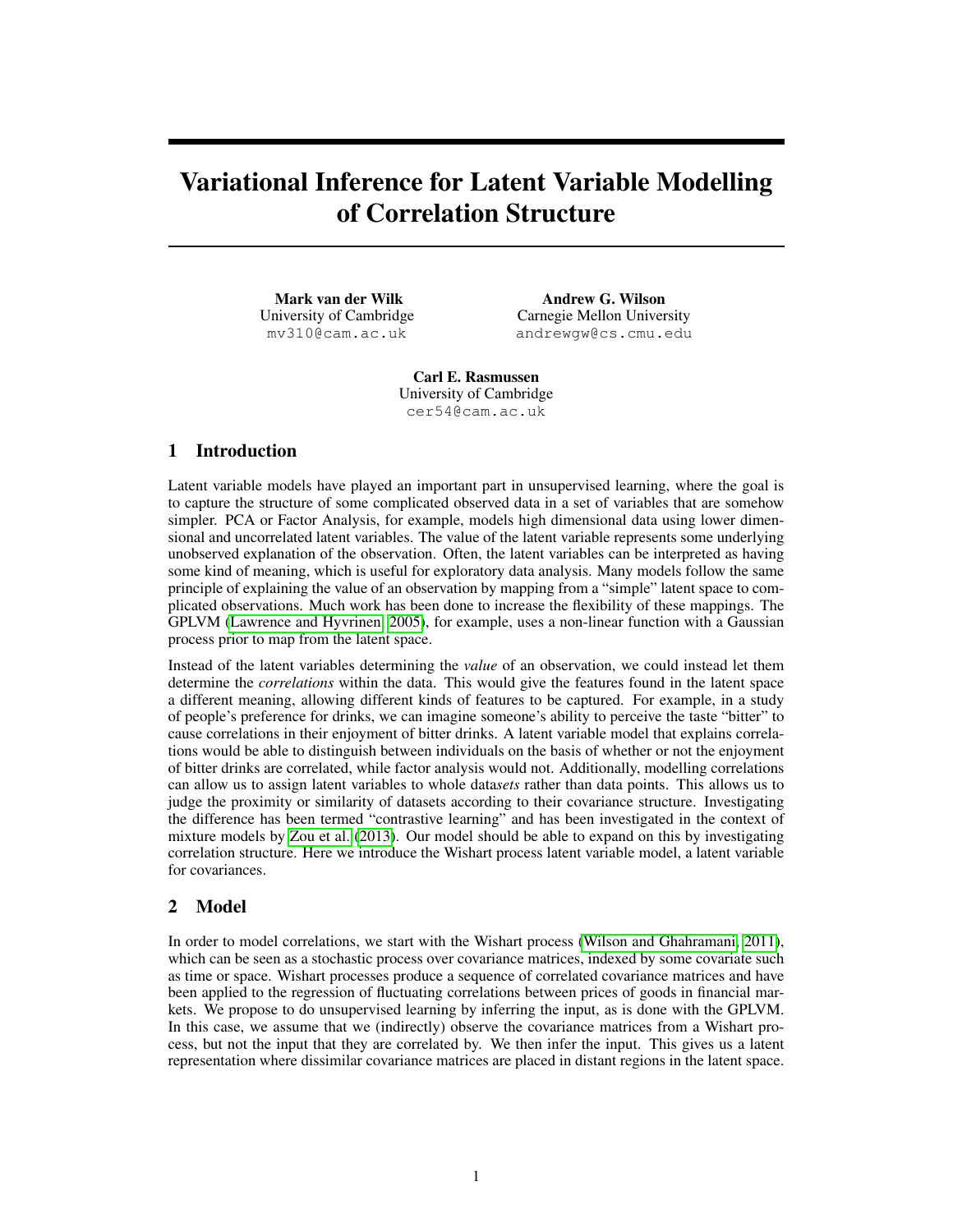#### 2.1 Wishart processes

The Wishart distribution [\(Wishart, 1928\)](#page-4-3) gives a probability density over  $D$  dimensional positive definite matrices. It has two free parameters, the number of degrees of freedom  $\nu \geq D$  and the scale parameter  $V \in \mathbb{R}^{D \times D}$  (positive definite). Samples from  $W(\nu, I)$  can be drawn by taking the sum of  $\nu$  outer products of vectors drawn from  $\mathcal{N}(0, I_D)$ :

$$
\mathbf{u}_n \sim \mathcal{N}(0, I_D) \qquad S = \sum_{k=1}^{\nu} \mathbf{u}_k \mathbf{u}_k^{\mathsf{T}}
$$
 (1)

$$
\therefore S \sim \mathcal{W}(\nu, I_D) \qquad \qquad LSL^{\mathsf{T}} \sim \mathcal{W}(\nu, LL^{\mathsf{T}}) \tag{2}
$$

The Wishart process allows correlated matrices to be drawn by replacing the elements in the  $u_n$ vectors by Gaussian processes. We now have  $D \times \nu$  GPs, each with N points. A single covariance matrix is obtained by the outer product of the matrix formed by all the GP values at the nth time point. Each  $S(\mathbf{x}_n)$  from the Wishart process will be marginally Wishart distributed.

$$
u_{dk}(\mathbf{x}_n) \sim \mathcal{GP}\left(0, k\left(\mathbf{x}, \mathbf{x}'\right)\right) \qquad \qquad S\left(\mathbf{x}_n\right) = \sum_{k=1}^{\nu} \mathbf{u}_k(\mathbf{x}_n) \mathbf{u}_k(\mathbf{x}_n)^{\mathsf{T}} = U_n U_n^{\mathsf{T}} \qquad (3)
$$

Notation-wise, we collect all the GP values in a large  $\mathbb{R}^{N \times D \times \nu}$  tensor. Points or sub-vectors are referred to using a Matlab-like slicing notation. E.g.  $U_{ndk}$  refers to the nth time point of the dkth GP, while  $U_{:dk}$  referres to the vector of all values of the dkth GP.

#### 2.2 Wishart Process Latent Variable Model

Two modifications to the Wishart process are needed to turn it into the Wishart process latent variable model. Firstly, the inputs  $x_n$  become latent and are given a prior. Secondly, we do not observe the covariance matrices directly, but only through data. Here we shall consider observing Gaussian distributed data with the covariance given by the Wishart process:

$$
\mathbf{x}_n \sim \mathcal{N}(0, I_Q) \qquad \qquad n \in \{1 \dots N\} \tag{4}
$$

$$
u_{dk}(\mathbf{x}) \sim \mathcal{GP}(0, k(\mathbf{x}, \mathbf{x}')) \qquad d \in \{1...D\}, k \in \{1...v\}
$$
 (5)

$$
\Sigma_n = U_n U_n^{\mathsf{T}} \tag{6}
$$

$$
\mathbf{y}_{ni} \sim \mathcal{N}\left(0, \Sigma_n\right) \qquad \qquad i \in \{1 \dots I_n\} \tag{7}
$$

Here we perform inference on a slightly modified model, which is approximately equal to the model above, but allows for a tractable variational inference method. Instead of explicitly representing the covariance matrix  $\Sigma_n$ , we generate the data  $y_{ni}$  by multiplying  $\epsilon_{ni} \sim \mathcal{N}(0, I_\nu)$  by  $U_n$ , as is common when sampling correlated Gaussians. We replace the last two lines with:

$$
\epsilon_{ni} \sim \mathcal{N}\left(0, I_{\nu}\right) \tag{8}
$$

$$
\mathbf{y}_{ni} = \mathcal{N}\left(U_n \boldsymbol{\epsilon}_{ni}, \sigma^2 I_D\right) \qquad \qquad i \in \{1 \dots I_n\} \tag{9}
$$

This model will have  $Cov[\mathbf{y}_{ni}] = U_n U_n^{\mathsf{T}} + \sigma^2 I_D$ , which is approximately marginally Wishart distributed if  $\sigma^2$  is small and  $\nu \geq D$ . This formulation also allows us to constrain ourselves to factor analysis style covariance matrices, instead of considering full-rank matrices.

#### 3 Variational inference

We consider the adapted model from the previous section because any variational distribution over U in the original model would involve taking an expectation over  $\log |U_n U_n^{\intercal}|$ . Explicitly representing the  $\epsilon_{ni}$ s removes this problem. This adapted model is a special case of a Gaussian Process Regression Network [\(Wilson et al., 2012\)](#page-4-4) for which [Nguyen and Bonilla](#page-4-5) [\(2013\)](#page-4-5) present a variational inference scheme. Our variational inference scheme is similar, but modified using the sparse variational approximation as in [Titsias and Lawrence](#page-4-6) [\(2010\)](#page-4-6) to allow integration over the latent Xs.

We derive a lower bound for the log marginal likelihood, as usual. As in [Titsias and Lawrence](#page-4-6) [\(2010\)](#page-4-6), we augment each GP with inducing points, the input being  $z_n \in \mathbb{R}^Q$ , and the output  $\zeta_{dk}$ . The trick from the GPLVM is to choose a particular variational distribution over  $U$  so that the terms with the problematic  $K_{XX}^{-1}$  terms are removed. If we choose  $q(u_{dk})$  to be the GP conditional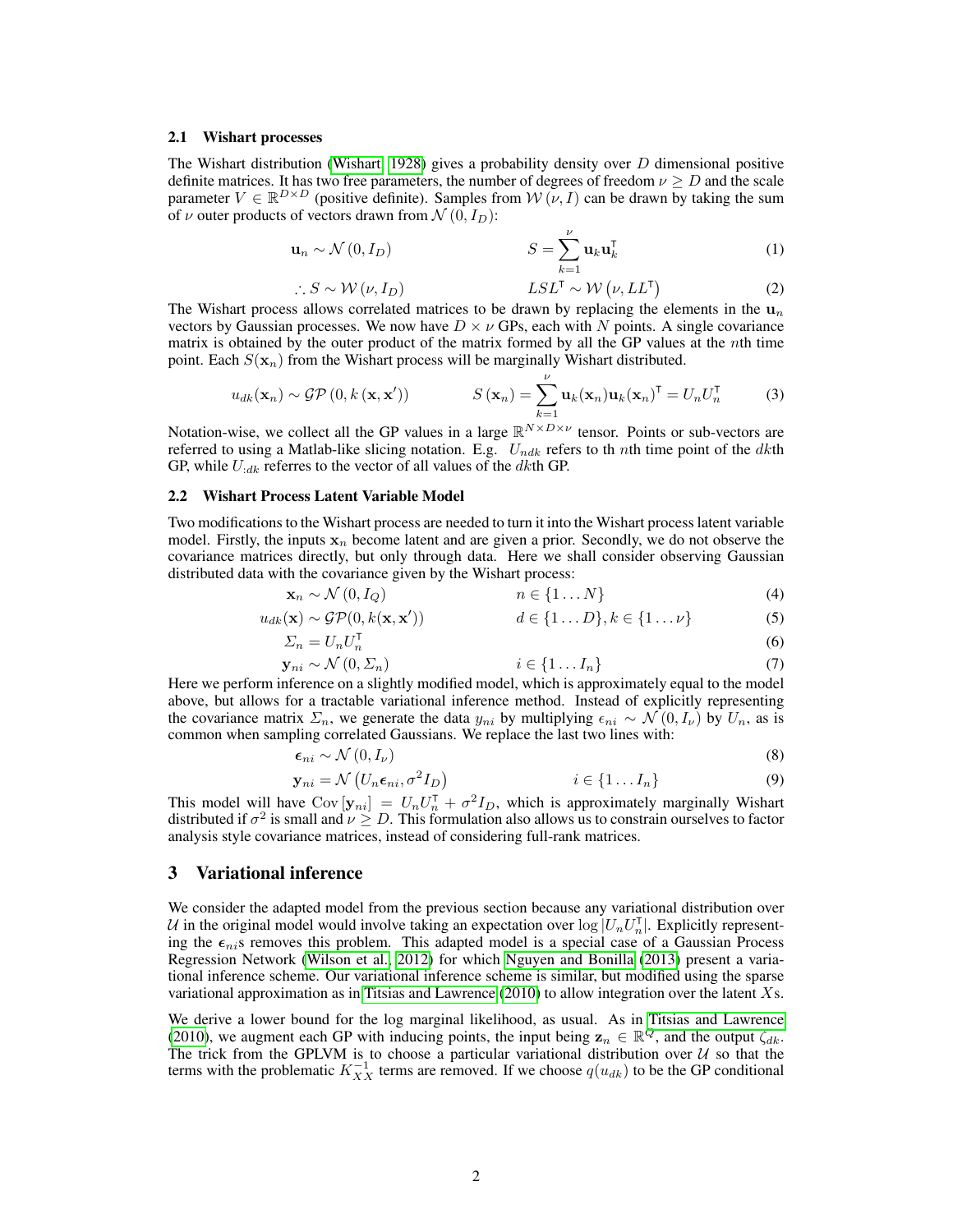distribution given  $\zeta_{dk}$ , we cancel out any terms containing the problematic  $K_{XX}^{-1}$ .

$$
\log p(\mathcal{Y}) = \log \int p(\mathcal{Y}|\mathcal{U}, \epsilon) p(\epsilon) p(\mathcal{U}|X) p(X) dX d\epsilon d\mathcal{U}
$$
  
\n
$$
\geq \int q(\epsilon) q(X) q(\zeta) p(\mathcal{U}|\zeta, X, Z) \log \frac{p(\mathcal{Y}|\mathcal{U}, \epsilon) p(\epsilon) p(\mathcal{U}|\zeta, X, Z) p(\zeta) p(X)}{q(\epsilon) q(X) q(\zeta) p(\mathcal{U}|\zeta, X, Z)} dX d\epsilon d\mathcal{U} d\zeta
$$
  
\n
$$
= \mathbb{E} \left[ \mathbb{E} \left[ \log p(\mathcal{Y}|\mathcal{U}, \epsilon) \right]_{q(\epsilon) p(\mathcal{U}|\zeta, X)} \right]_{q(X)} + \log \frac{p(\zeta)}{q(\zeta)} \right]_{q(\zeta)}
$$
  
\n
$$
- \text{KL}(q(\epsilon) || p(\epsilon)) - \text{KL}(q(X) || p(X)) \tag{10}
$$

We choose a fully factorised Gaussian distribution for  $q(\epsilon)$  and a Gaussian  $q(X)$  which is factored over each latent point, with a diagonal covariance. The optimal form for  $q(\zeta)$  will be derived and will turn out to be Gaussian. This gives the overall variational distribution:

$$
q(\epsilon, \mathcal{U}) = \prod_{nik} q(\epsilon_{nik}) \cdot \prod_{dk} p(U_{:dk}|\zeta_{:dk}, X)
$$
\n(11)

$$
= \left[ \prod_{n=1}^{N} \prod_{i=1}^{I_n} \prod_{k=1}^{\nu} \mathcal{N} \left( \epsilon_{nik}; \stackrel{\epsilon}{\mu}_{nik}; \stackrel{\epsilon^2}{\sigma}_{nik} \right) \right] \cdot \left[ \prod_{d=1}^{D} \prod_{k=1}^{\nu} \mathcal{N} \left( \mathbf{u}_{dk}; M_{:dk}, \Sigma \right) \right]
$$
(12)

$$
q(X) = \prod_{n} \mathcal{N}(x_n; \mathbf{m}, \text{diag}(\mathbf{v}))
$$
\n(13)

 $M_{ndk}$  and  $\Sigma$  contain the GP conditional mean and covariance respectively (the covariance depends on the inputs only, which are the same for all  $D \times \nu$  GPs).

$$
M_{:dk} = K_{XZ} K_{ZZ}^{-1} \zeta_{:dk} \qquad \qquad \Sigma = K_{XX} - K_{XZ} K_{ZZ}^{-1} K_{ZX} \qquad \qquad \sigma_n^2 = \Sigma_{nn} \qquad (14)
$$

The expectations are now, in principle, all Gaussian expectations over quadratic forms, which are analytically tractable. #

$$
\mathbb{E}\left[\log p(\mathcal{Y}|\mathcal{U}, \epsilon)\right]_{q(\epsilon, \mathcal{U})} = \int \prod_{nik} q(\epsilon_{nik}) \prod_{dk} p(U_{:dk}|\zeta_{:dk}, X) \left[\log \prod_{ni} \mathcal{N}\left(\mathbf{y}_{ni}; U_n \epsilon_{ni}, \sigma^2 I\right)\right] d(\mathcal{U}, \epsilon)
$$

$$
= -\frac{DT}{2} \log \left(2\pi\sigma^2\right) - \frac{1}{2\sigma^2} \sum_{ni} \left[\left(\mathbf{y}_{ni} - M_n \overset{\epsilon}{\mu}_{ni}\right)^{\mathsf{T}}\left(\mathbf{y}_{ni} - M_n \overset{\epsilon}{\mu}_{ni}\right) + D \sigma_n^2 \underset{k}{\sum} \overset{\epsilon}{\Sigma}_{nik}\right]
$$
(15)

The expectation over  $q(X)$  is done by unfolding  $M_n$  using Kronecker products ( $\zeta = \text{vec } \zeta_{:::}$ ). Due to linearity, the integral reduces to taking expectations of the kernel matrices with respect to  $q(\mathbf{x}_n)$ , denoted using angled brackets<sup>[1](#page-2-0)</sup>.

$$
\mathbf{y}_{ni}^{\mathsf{T}} \langle M_n \rangle \overset{\epsilon}{\mu}_{ni} = \left( \overset{\epsilon}{\mu}_{ni} \otimes (I \otimes K_{ZZ}^{-1} \langle \mathbf{k}_{Zx} \rangle) \mathbf{y}_{ni} \right)^{\mathsf{T}} \zeta
$$
 (16)

$$
\stackrel{\epsilon}{\mu}_{ni}^{\dagger} \langle M_n^{\dagger} M_n \rangle \stackrel{\epsilon}{\mu}_{ni} = \zeta^{\dagger} \left( \stackrel{\epsilon}{\mu}_{ni} \stackrel{\epsilon}{\mu}_{ni}^{\dagger} \otimes \left( I \otimes K_{ZZ}^{-1} \langle \mathbf{k}_{Zx} \mathbf{k}_{Zx}^{\dagger} \rangle K_{ZZ}^{-1} \right) \right) \zeta \tag{17}
$$

$$
\operatorname{Tr}\left(\left\langle M_n^{\mathsf{T}}M_n\right\rangle \stackrel{\epsilon}{\Sigma}_{ni}\right) = \zeta^{\mathsf{T}}\left(\stackrel{\epsilon}{\Sigma}_{ni}\otimes\left(I\otimes K_{ZZ}^{-1}\left\langle \mathbf{k}_{Zx}\mathbf{k}_{Zx}^{\mathsf{T}}\right\rangle K_{ZZ}^{-1}\right)\right)\zeta\tag{18}
$$

$$
\left\langle \sigma_n^2 \right\rangle = \left\langle k_{xx} \right\rangle - \text{Tr}\left(K_{ZZ}^{-1} \left\langle \mathbf{k}_{Zx} \mathbf{k}_{Zx}^\mathsf{T} \right\rangle \right) \tag{19}
$$

Next, the optimal form of  $q(\zeta)$  can be derived by taking the functional derivative of our lower bound, which gives us:

$$
\log q(\zeta) = \mathbb{E}\left[p\left(\mathcal{Y}|\mathcal{U}, \epsilon\right)\right]_{q(\mathcal{U}, \epsilon, X)} + \log p(\zeta) + \lambda - 1 = -\frac{1}{2}(\zeta - \mu_{\zeta})^{\mathsf{T}} \Sigma_{\zeta}^{-1}(\zeta - \mu_{\zeta}) + c \quad (20)
$$

<span id="page-2-0"></span><sup>&</sup>lt;sup>1</sup>These are referred to as the  $\Psi$  statistics in [Titsias and Lawrence](#page-4-6) [\(2010\)](#page-4-6). Detailed derivations can be found in [Gal and van der Wilk](#page-4-7) [\(2014\)](#page-4-7).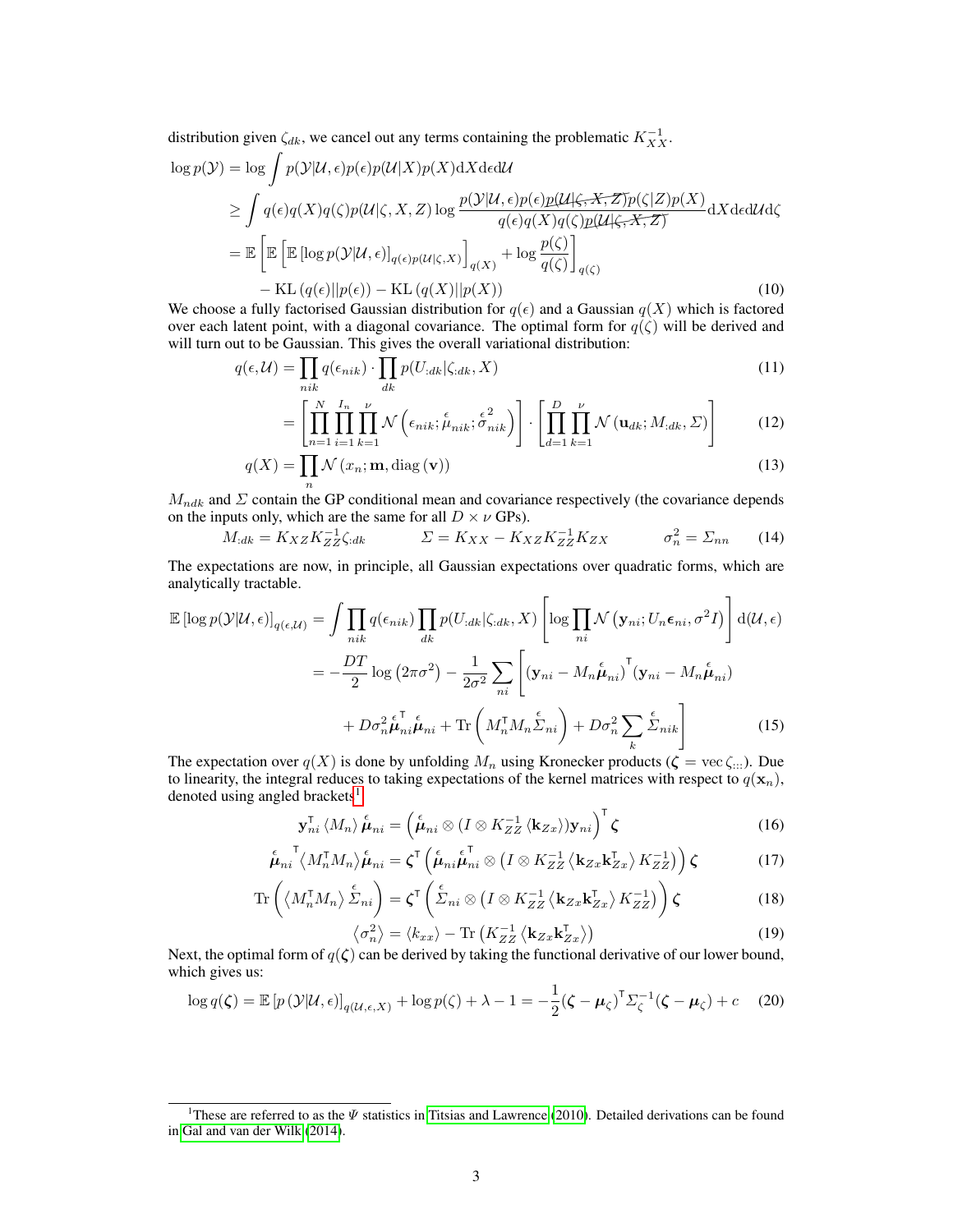

Figure 1: Visualisation using PCA. See figure [3](#page-4-8) for a description of the labels.



<span id="page-3-2"></span>Figure 2: Visualisation using GPLVM. See figure [3](#page-4-8) for a description of the labels.

<span id="page-3-1"></span>
$$
\Sigma_{\zeta}^{-1} = I \otimes K_{ZZ}^{-1} + \frac{1}{\sigma^2} \sum_{ni} \left( \left( \stackrel{\epsilon}{\mu}_{ni} \stackrel{\epsilon}{\mu}_{ni}^{\mathsf{T}} + \stackrel{\epsilon}{\Sigma}_{ni} \right) \otimes (I \otimes K_{ZZ}^{-1} \langle k_{Zx} k_{Zx}^{\mathsf{T}} \rangle K_{ZZ}^{-1} \right) \tag{21}
$$

$$
\mu_{\zeta} = \Sigma_{\zeta} \frac{1}{\sigma^2} \sum_{ni} \left( \stackrel{\epsilon}{\mu}_{ni} \otimes (I \otimes K_{ZZ}^{-1} \langle k_{Zx} \rangle) \mathbf{y}_{ni} \right)
$$
(22)

Finally, we take the final expectation over  $q(\zeta)$ , giving our lower bound:

$$
\mathcal{L}(\mathcal{Y}) = -\frac{DT}{2}\log 2\pi\sigma^2 - \frac{1}{2}\left(\left(\frac{1}{\sigma^2}\sum_{ni}\mathbf{y}_{ni}^{\mathsf{T}}\mathbf{y}_{ni}\right) - \boldsymbol{\mu}_{\zeta}^{\mathsf{T}}\boldsymbol{\Sigma}_{\zeta}^{-1}\boldsymbol{\mu}_{\zeta} + \text{Tr}\left(I_{\nu DM}\right)\right) + \mathcal{H}\left(q(\zeta)\right) + \frac{D}{2\sigma^2}\sum_{ni}\left\langle\sigma_{ni}^2\right\rangle\left[\mu_{ni}^{\mathsf{T}}\mu_{ni} + \sum_{k}\sum_{n}^{\epsilon}\hat{L}_{nik}\right] + \text{KL}\left(q(\epsilon)||p(\epsilon)\right) + \text{KL}\left(q(X)||p(X)\right) \tag{23}
$$

## 4 Preliminary results

We first show how the latent space of the WPLVM extracts different features from the data, compared to existing methods like PCA or the GPLVM. We generated data from two 3D Gaussians<sup>[2](#page-3-0)</sup>, one isotropic and one with a strong correlation. The latent variable of interest determines which Gaussian a data point is generated from. PCA and the GPLVM (figures  $1 \& 2$ ) can not separate the points based on their correlation, while the WPLVM (figure [3\)](#page-4-8) manages to cluster points from the correlated distribution together while forcing away those from the isotropic distribution.

Alternatively, the WPLVM can be used to visualise the difference in correlations between datasets. For this case we generated 15 groups of points from Gaussians. The first 5 get have an increasing correlation in one direction, the following 5 in another and the final 5 have an increasing correlation in both directions. Figure [4](#page-4-9) shows that the WPLVM finds a representation where datasets are ordered by increasing correlation and by the direction of correlation.

## 5 Conclusions & Future work

We argue that latent variable models can be used in different ways to capture interesting properties of data such as correlation, which current models like Factor Analysis or the GPLVM do not. We show using toy datasets that the WPLVM can cluster data based on its internal correlations. Additionally, we give an example of the WPLVM finding a useful latent space representing the difference in correlations between several datasets.

The WPLVM as presented here can be extended in several ways. If we maintain a GP prior over the  $\epsilon$  variables, we are essentially inferring the inputs to a GPRN. This would allow us to do contrastive learning using both the mean and covariance of datasets. There is also still work to be done on initialising the model properly in order to improve visualisations like in figure [3.](#page-4-8)

<span id="page-3-0"></span><sup>&</sup>lt;sup>2</sup>Giving 6 degrees of freedom in the covariance matrix.